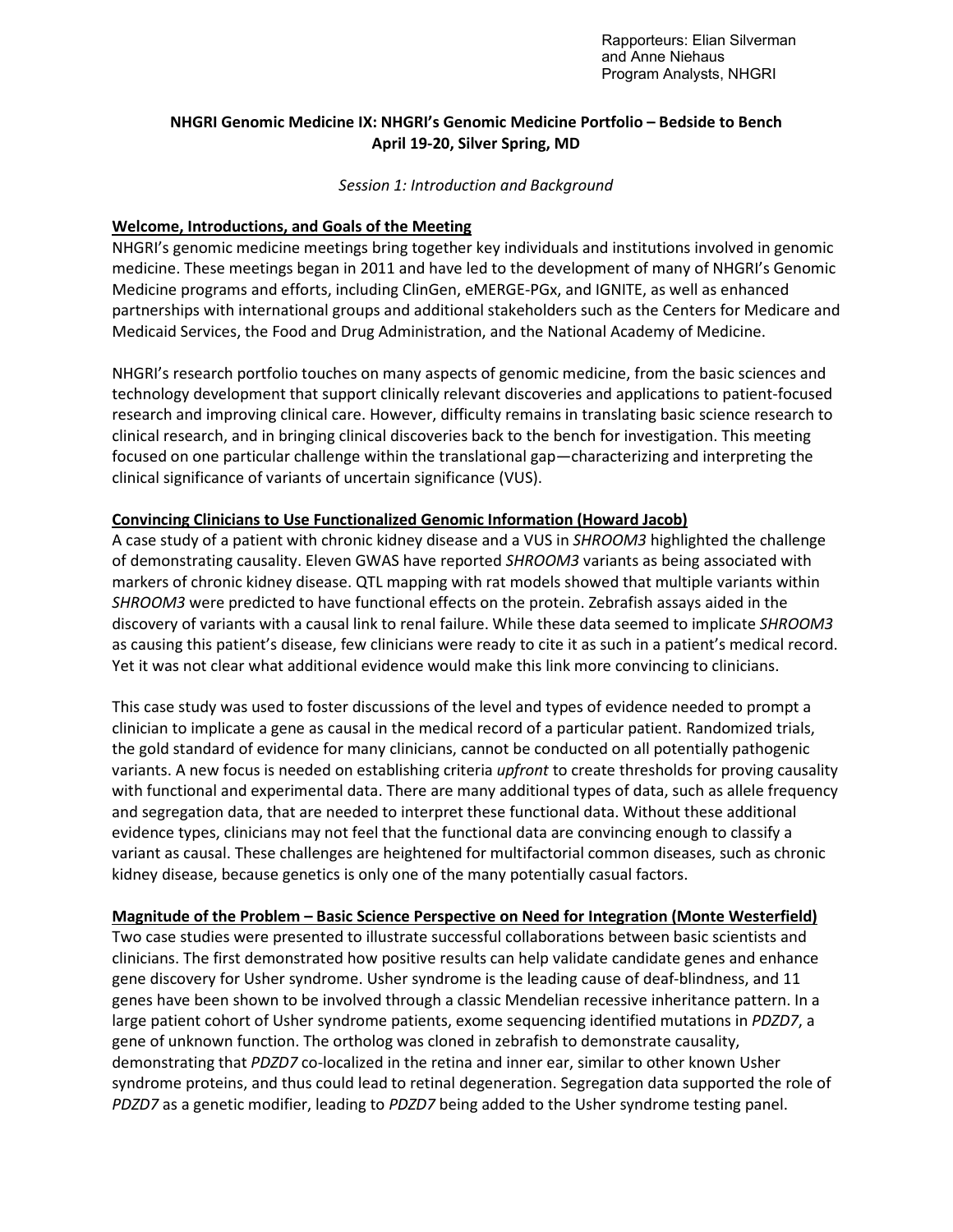The second case study demonstrated how negative results can reveal incorrect diagnoses. Mapping homozygosity by descent in a consanguineous family with deafness failed to identify gene candidates. Subsequent whole exome sequencing (WES) for homozygous SNPs identified a mutation in *AHI1*, a wellknown gene responsible for Joubert syndrome, but although these patients were deaf they had no other Joubert syndrome abnormalities. Zebrafish models demonstrated that the mutation blocks expression and produces a Joubert-like syndrome. Subsequent segregation analysis in the family revealed a sibling who was homozygous for this allele but not deaf. Thus, this variant was ruled not associated with Joubert syndrome—illustrating the importance of properly interpreting exome data and pairing sequence analysis with clinical evaluation and follow-up studies.

While both these case studies demonstrate successful collaborations between the 'bench and bedside,' they also reveal gaps. NIH's Undiagnosed Disease Network (UDN) was highlighted as a model for moving forward. The UDN includes seven clinical sites, a coordinating center, two DNA sequencing cores, a metabolomics core, a model organism screening center, and a central biorepository. All of these groups work together to diagnose patients and validate VUSs and all have access to clinical and functional data, but there are only two basic labs with full IRB-approved access to UDN clinical records. Making these data available to larger numbers of basic labs would speed discovery and understanding. A broader network of geneticists could be developed based on the UDN model, otherwise interactions tend to be haphazard and one-off. There are significant barriers to investigators' accessing clinical data and not all are regulatory or HIPAA-related; some appear to be cultural or related to pressures to publish and lead. The field should think about innovative ways to gather rich phenotypic information from patients and to include these descriptions within the medical record.

# **Magnitude of the Problem – Clinical Perspective on Need for Integration (Gail Herman)**

Much of the clinical utility achieved through genomics thus far has been in rare, Mendelian disorders and cancer diagnosis. In addition to having a high diagnostic yield, WES provides a unique opportunity to identify actionable secondary findings. In 2013, ACMG published a "minimum list" of 56 actionable genes and specific mutations that should be returned to patients regardless of their indication for clinical sequencing. Although clinicians should aim to order the most specific genetic test possible, there are some conditions in which new potentially causal genes are routinely discovered and WES is more appropriate and cost-effective. Clinical exome sequencing has revolutionized clinical genetics as it has a higher diagnostic yield than anything previously used. At Nationwide Children's, all WES must be must be approved by a clinical geneticist, which promotes communication with medical specialists. They have had a 44% diagnostic yield, and nearly half the diagnoses resulted in a change in management beyond reproductive risk; three led to identification of novel genes. Mutations were *de novo* in nearly half the diagnosed cases, which is critical when counseling families as the recurrence risk of these is under 1%.

The 2013 ACMG/AMP Interpreting Sequence Variants paper (Richards *et al*.) helped standardize the process for classifying variants and includes a detailed scheme for how laboratories should grade evidence. A variation of the ClinGen Pathogenicity Calculator can help grade each of these evidence categories and come to a final pathogenicity call. It is the responsibility of the *laboratory director* to integrate this functional information into the report. Then, the *clinician* with his/her clinical expertise can come to a conclusion for the patient.

#### **Discussion**

Clinical genetics should begin to adopt more of a Bayesian-inference approach. While randomized trials are ideal, they are not possible for all genes. Thus, we need to compile the evidence, consider prior and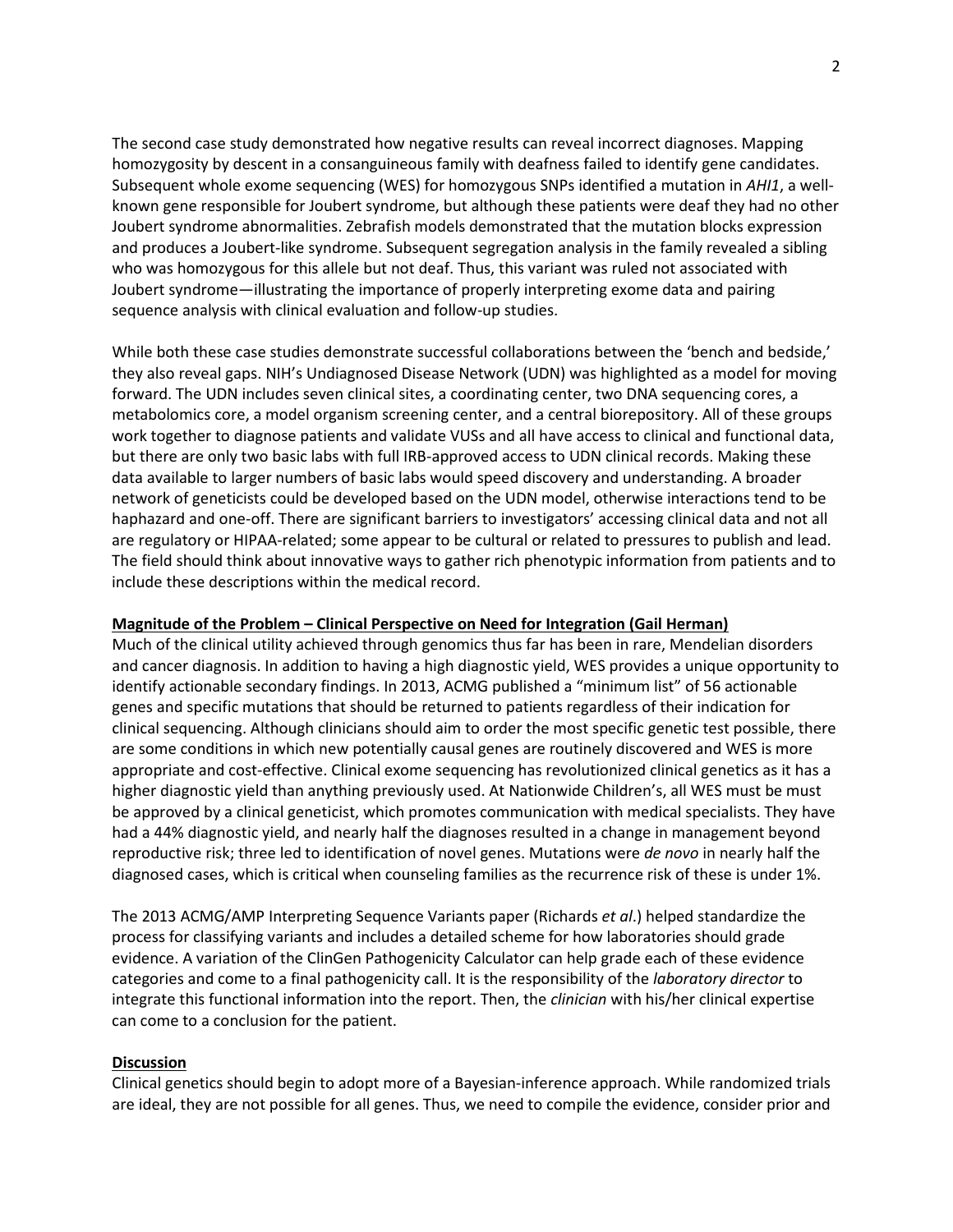conditional probabilities, and come to a clinical decision. There is a distinction between labs weighing evidence to assert pathogenicity and clinicians weighing evidence to diagnose a patient.

The level of evidence for a variant depends on the case and clinical context. Even if there are no actions taken as a result the variant classification, evidence should be captured in the medical record. The community will have to accept that once information is put in the medical record, there is a chance it will be misinterpreted. One can ask oneself whether a clinician is more likely to make a wrong decision or a right one with the additional information, and decide accordingly on placing it in the record. While clinicians are familiar with ambiguous findings and the need to place one piece of data in an entire clinical context, genetic data are frequently over-interpreted as being definitive. The field needs to do a better job of conveying the uncertainty. Infrastructure is needed to integrate genetic and clinical information. A genetics community is needed in every medical specialty so a nephrologist, for example, can turn to a colleague and request an interpretation. It would also be helpful to encourage a centralized way to collect outcomes of genetic diagnostic searches. The ClinGen frameworks incorporate the functional data for a specific gene-disease relationship and pair this information with case-control data and other clinical data. It would also be helpful for journals to require authors to submit their functional data into a database.

Specific guidelines to dictate the frequency or depth of variant re-evaluation do not exist. ClinGen is developing a Maintenance of Certification (MOC) module for clinicians to go back and re-evaluate five cases in which a VUS was reported on a patient. However, most clinicians do not have time to complete this re-assessment in a routine or systematic manner.

#### *Session 2: Vexing Clinical Problems Needing Basic Input*

#### **Speeding Functional Assessment to Benefit Patients (Stephen Kingsmore)**

Implementing genomics in the 47 level III NICUs and PICUs across California is estimated to be favorable economically and would address the state's entire level III NICU/PICU population of roughly 30,000 children per year. Implementing genome and exome sequencing on this scale would be a comparatively small cost in the care of critically ill children. Challenges to be faced in large scale implementation include that one may have cost-effectiveness or speed in sequencing, but not both. Gaps to be bridged include early identifications of patients in need of sequencing through predictive modeling, similar to existing algorithms for assessing patients for sepsis. The shortage of genetic counselors will continue to impede genomic medicine implementation. There is also a need for improvement of EHR features and data-driven models of genetic disease topologies. Lastly, there remains a variant interpretation bottleneck. To better implement genomic medicine in the NICU/PICU populations and others, large data sets and modeling will be needed to build predictive tools.

### *De Novo* **Variants that Inform Clinical Phenotypes (Kricket Seidman)**

Congenital heart disease (CHD) is common among children and 9% of the children born with CHD have a profoundly severe congenital heart defect. Prognosis is compromised by associated lifelong issues such as neurodegenerative disorder (NDD). The severity of the CHD correlates with the NDD, suggesting they are linked. NHLBI's Pediatric Cardiac Genomics Consortium (PCGC) of 10,000 children includes about 1200 patients with severe critical CHD and their parents, which allows searching for damaging *de novo* mutations through WES of the trio.

Damaging *de novo* mutations were enriched in children with CHD compared to a control population, and were more enriched when limited to known CHD genes. Recurrent damaging mutations were found in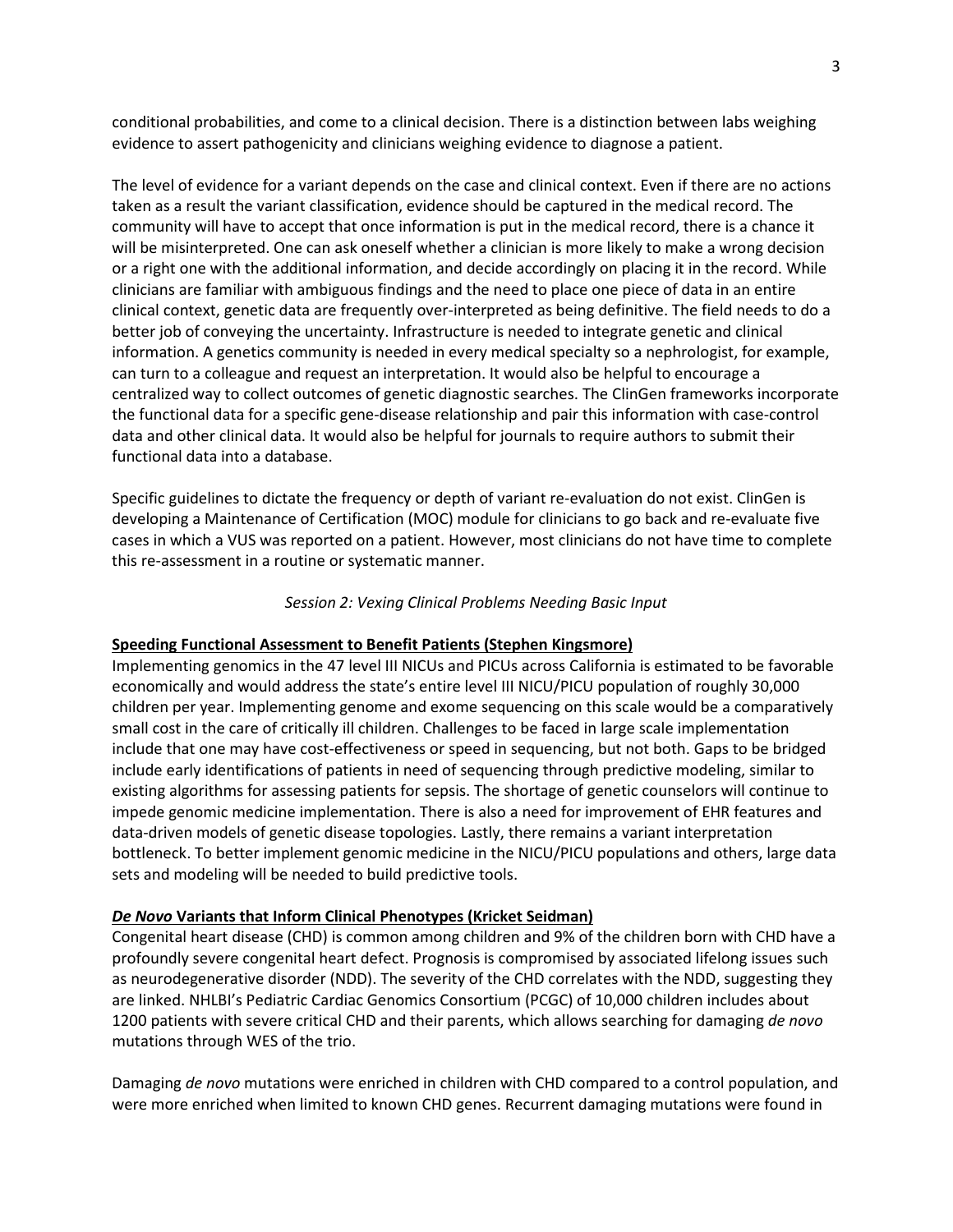21 of the genes identified. Some of the identified variants were associated with known CHD genes and others with syndromic genes, but variants were also identified in genes not previously implicated in CHD. Significant enrichment in pathways related to NDD, CHD, and chromatin modification was found. To determine whether a *de novo* mutation is causative in a single patient one needs to know when in development the gene is expressed, not just that it's expressed in the heart. This can be done by studying human iPSC-derived cardiomyocytes and defining cardiac developmental transcription in single cells. Measuring force of contraction with various mutations edited in makes a valuable functional assay.

Caution is needed in diagnosing single patients using *de novo* mutations because there are clearly other factors that affect phenotype. To address these issues, there should be focus on better models to functionally annotate CHD mutations. We could start to think about modeling human mutations in isogenic iPSC-derived cells similar to this work on cardiomyocytes.

# **Discussion**

The ClinGen Dosage-Sensitivity Map is a useful tool because certain genes are more intolerant of missense variation. In many genes there is no significant difference between synonymous and missense mutations but in others, there is an extreme intolerance of missense mutations. There are 2-3,000 genes with almost no loss of function (LoF) mutations in large population databases; many are enriched for CHD, and for 80% their function is unknown. Specific protein domains are important for functional characterization as well; LoF variants in some parts of the titin gene have no effect at all.

*De novo* mutations are a driver of disease irrespective of phenotype in a NICU environment. Having a phenotype or diagnosis to pursue makes it easier to be more confident in causal inferences, while function is harder to infer in healthy individuals. Rapid, cost-effective results would make exome sequencing more useful clinically. If the causal variant is discovered, there has to be a nuanced interpretation for what it means to that particular child.

Concern was expressed about rising uptake of direct-to-consumer offerings, particularly in pregnancy. The importance of keeping genetic testing from escaping the context of medical care is a key reason for the scientific community to accelerate efforts in large-scale implementation of genomic medicine. The field might learn from the success of private companies at communicating results to patients. To create a standard assessment, all of the variants in ClinVar could be run through functional assays and data could be aggregated. Defining a minimal set of assays would also be helpful. It could also be useful to have a "functionizer," analogous to a "Phenomizer," through Matchmaker Exchange.

Large-scale implementation is not possible in all settings because genomic medicine is not yet applicable everywhere, so at present large-scale implementation needs to be done in research settings. While the field has been successful in defining disease genes, there is a huge gap between this knowledge and broad implementation into hospitals. Community physicians are not yet ready to interpret exomes and need to be able to hand them off to those who can interpret them. Eventually the process needs almost to be "shrink-wrapped" to something deployable to any hospital.

*Session 3: From Variant to Disease Mechanisms - Specific Examples of How Model Systems have used Genetic / Genomic Approaches to Lend Insight into Human Disease that had Clinical Relevance*

# **Integrating Model Organism Data around Clinical Genomics (Calum MacRae)**

Case studies have shown that clinical evaluation and genetic testing have had limited predictive value, in large part due to phenotypic heterogeneity and other limitations of phenotypes such as their focus on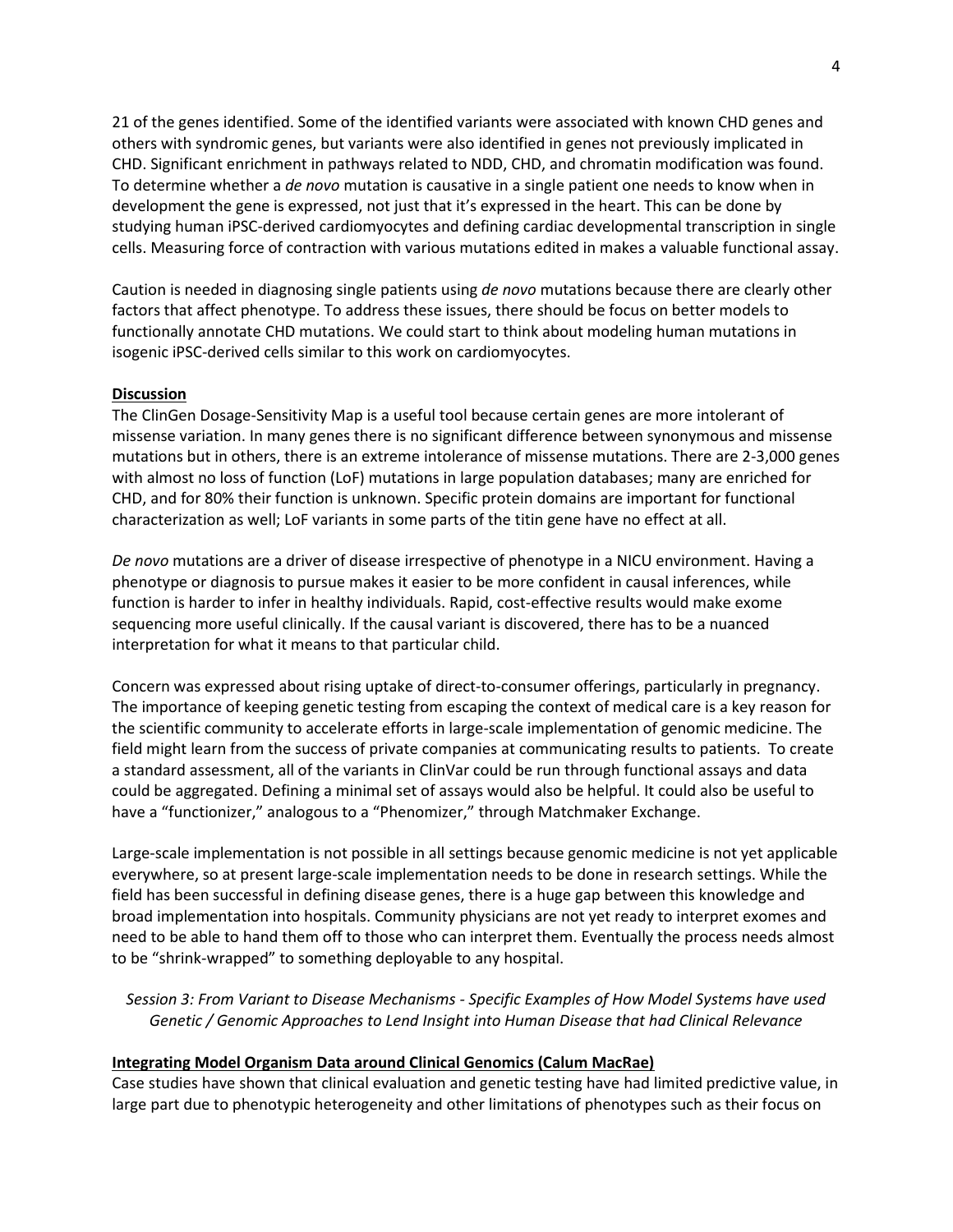morphology, semi-subjective nature, late- or even end-stage appearance, and need for (and frequent lack of) provocative stimuli. In addition to these challenges, clinical genetics has focused on extreme phenotypes, lacked prospective cohorts, and failed to adequately incorporate selection pressures and environmental contributions. A major limitation of genetic studies is not knowing who is unaffected because the resolution of phenotyping is so low, particularly for phenotypes presenting later in life. Limited dimensionality of phenotyping with a deliberate reduction in complexity is another problem, contrasting the 10 to the 9<sup>th</sup> (theoretically) genomic variants, 10 to the 16<sup>th</sup> transcripts, etc., with only 10 to the  $4<sup>th</sup>$  recognized and measured phenotypes (=total billable tests and their clinical components).

Model organism studies have the potential to identify many gaps in our current genetic or phenotypic architecture. For example, saturation screens can be used to identify all or most of the genes contributing to a given trait and reverse genetics can be used to manipulate each gene and explore the resulting phenotypic effects. In addition to harnessing the model organism studies for scalable parallel phenotyping, clinical genetics needs to move towards 'next generation phenotyping' involving patiententered data, symptom ontologies, structured information, therapeutic responses, rigorous probability estimates on a population scale, and comprehensive multi-scale dynamic phenotyping, all integrated into clinical care. A shared lexicon for translation and a minimal clinical dataset to maximize information content would be crucial in complementing clinical care and uniting it with genomic discovery.

**Leveraging Congenital Heart Disease Mouse Model Findings to Improve Clinical Outcomes (Cecilia Lo)** Intrinsic factors play a significant role in determining the long-term outcomes of patients with CHD, but genetic factors lead to differential outcomes. A large-scale, forward genetic screen provided a nonbiased way to identify genes that contribute to CHD. Noninvasive phenotyping of 100,000 murine fetuses produced 300 mutant mouse lines with a wide range of CHD phenotypes. Detailed curation of the phenotypes and WES sequence analysis revealed 147 pathogenic mutations in 98 genes, leading to the discovery of 47 novel CHD genes.

This work demonstrates the potential of systems genetics with mutagenesis to investigate the complex genetics of human disease. Selecting an animal model with (a) similar anatomy/physiology of the human disease of study, (b) available inbred strains to adequately assess genetic heterogeneity, and (c) a phenotype ontology that parallels the human phenotype ontology is critical. Public databases are needed to disseminate these rich phenotype and genotype data.

# **Discussion**

Ontologies should be improved by standardizing traits that are routinely measured, gathering rich patient-entered phenotypic information, and analyzing existing genotypic and phenotypic datasets with machine learning algorithms. In addition to standardizing the elements gathered in EHRs, we need to gather more longitudinal information. With enough EHR data, unsupervised machine learning algorithms could be used to mine the data and look for new phenotypes. Current data mining efforts within EHRs are not in parallel with genomic efforts or large enough in scale to 'curate the Phenome.'

Model organism studies allow the exploration of biomarkers that could replace or supplement an original human biomarker. To facilitate the translation of basic science research to clinical improvements, scalable ontologies that allow for systematic cross-referencing are necessary. EHRs should have platforms that allow busy clinicians to enter phenotypic information easily, as well as terminologies that don't rely on billing codes. Additionally, we should develop ways for patients to review and add information into their EHR, as well as structured ways to capture family history, drug responses, socioeconomic and cultural factors, and environmental/exposure data.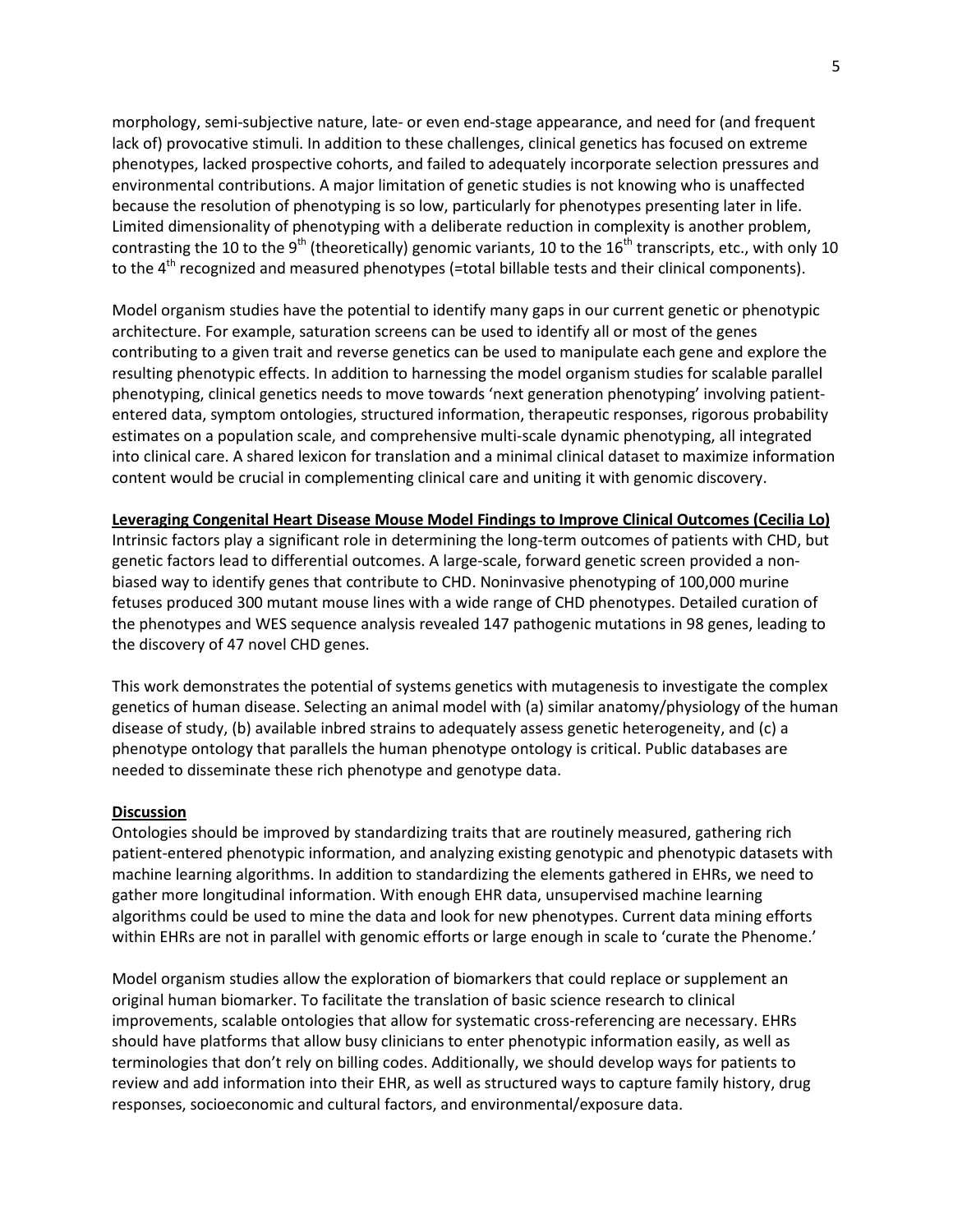The current phenotypic-based taxonomy of disease and phenotypic-ascertainment approach should be supplemented with genotypic-ascertainment studies. This approach, paired with family history information, would help us learn what phenotypes are associated with variants in an unbiased manner. In addition to moving towards 'genome-first' research and longitudinal phenotyping, the field should encourage sequencing and phenotyping healthy individuals. Studies with large control populations are often underfunded and are crucial for understanding the genetic drivers of disease. GM10 could focus on how to facilitate this research and define a 'healthy genome.' Given the substantial interest from patients and the private sector, it would be prudent to involve these individuals at GM10.

# *Session 4: Computational Approaches to Variant Function Prediction Methods for Predicting Functional Consequences of Variants*

# **Leveraging Massive-Scale Databases of Human Genetic Variation (Daniel MacArthur)**

The Exome Aggregation Consortium (ExAC) was initiated in 2013 to aggregate exome data to benefit the broader rare disease community. The first release started with raw data from 92,000 patient germline exomes aggregated and called together, producing a final call set of over 60,000 high quality and consented samples. ExAC has high ancestral diversity and is the largest catalog of protein coding genetic information of over 10 million variants with most being novel. Frequency data are publicly available on all discovered variants. Caveats include that ExAC is essentially a convenience sample, has limited phenotype data, and has few samples that have been re-consented for re-contact.

ExAC improves VUS analysis by filtering variants that are too common to be causal, assessing penetrance by comparing to large case series, and identifying genes that are depleted for specific classes of variation (particularly LoF variants). Over 2600 genes severely depleted in LoF are currently of unknown function and would be excellent targets for functional studies. Hundreds of seemingly healthy individuals in ExAC carry dominant, severe disease-causing variants. This could be due to false positive assertions of pathogenicity, undiagnosed disease, somatic mosaicism, and incomplete penetrance.

Comparing ExAC frequencies to over 10K prion disease cases provided a model to assess incomplete penetrance. Prion disease variants are 30 times more common than expected based on the prevalence of prion disease phenotypes. Penetrance can be quantitatively assessed by comparing frequencies in cases and controls. ExAC can go beyond the gene level to identify variation constrained within specific gene regions. Next steps for ExAC include increasing the number of samples (120K projected for next release), moving to genomes (20K projected this year), and performing genotype-based recall of consented participants. Needed resources include: larger, harmonized, centralized repositories of variants linked ethically to phenotypes; regulatory support for data aggregation and reuse; increased focus on sequencing samples that are consented for recontact, deeper phenotyping and data sharing; and large, uniformly ascertained rare disease case series to assess penetrance.

# **Empowering Variant Effect Prediction with Large Scale Mutagenesis Data (Douglas Fowler)**

While it can be effective to use a model system to interrogate a gene variant of particular interest, the sequence space is vast with a typical protein having over 7,000 possible amino acid exchanges. An alternative is to test large numbers of single mutations in a gene simultaneously through deep mutational scanning and assessment of protein function. Starting with a coding sequence of interest, a library of mutations is produced and inserted into the model organism, and a selection function (or series of selections) for the protein of interest is imposed. Variants with the selected properties will be enriched and variants without them depleted. Deep sequencing can then be applied to capture the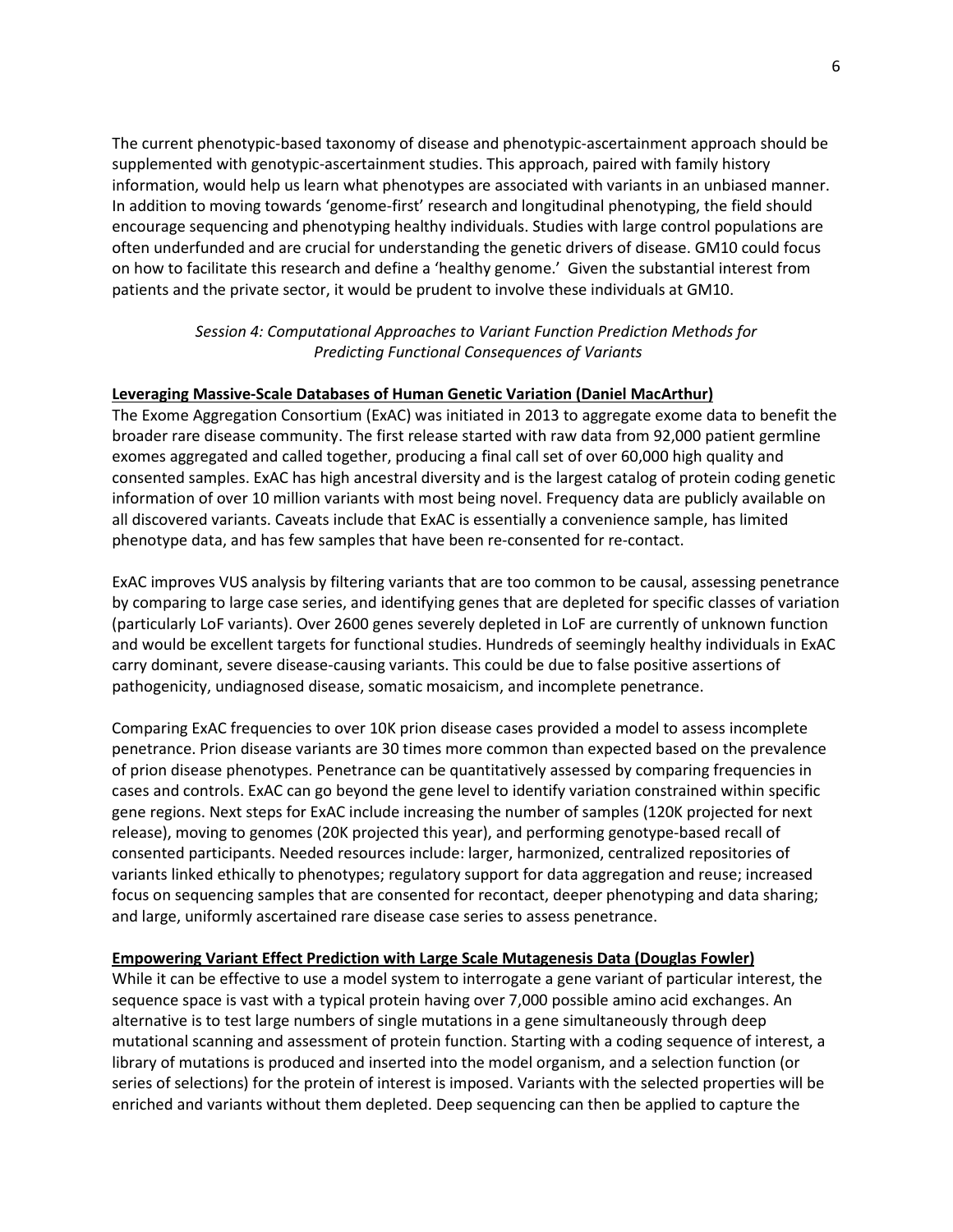frequency of each variant after selection and enrichment based on function, or a functional score, can be calculated, producing a sequence-function map of all (or most) possible mutations. Models for predicting disease based on function can be trained on variants with known disease-causing effects. Unfortunately these methods are not currently scalable to hundreds or thousands of genes.

Functional consequences of mutations generated by deep mutational scanning are assessed by a variety of tools to predict variant effect but these have known limitations, especially when used to predict disease. Predicting the effect of a variant on a protein or protein domain is a more constrained and proximate problem and so may be more accurate, and may also allow assessment of activity-enhancing variants. Combining multiple tools into a single regression model ("Envision") improved the variance explained in training sets of six proteins and was modestly generalizable to a seventh test-set; this should improve as more proteins are added. To predict the categorical effects of mutations, one can discretize functional scores and classify damaging mutations in test-set proteins with reasonable accuracy that is higher the more similar the test protein is to the training set.

The "Envision" predictor compared favorably with other predictors in biochemical effects though it wasn't as good as ClinVar for pathogenicity predictions, but combining predictions of biochemical effect and pathogenicity can improve accuracy. Additionally, Envision can be trained to predict functionenhancing mutations, probably by predicting stabilizing mutations. The overall goal is to build a predictor model that accurately predicts protein variant effects for any variant in any protein, using generalized assays for molecular and cellular phenotyping.

### **Discussion**

Identifying constrained non-coding regions in the whole genome version of ExAC will be very difficult, requiring both the constrained non-coding region and the population size to be very large. With the current 5.5K whole genomes, ExAC can identify non-coding variants above 0.1% frequency which is useful but not optimal. Joint calling of all these genomes is needed, and current exome-based calling algorithms may need to be optimized for genomes. NHGRI-funded programs could contribute more value at present by obtaining much larger number of exomes rather than small numbers of whole genomes. Regulatory guidance is also needed on what can be done with European and other international samples. Better approaches for linking variants to phenotypes are needed, particularly a way to push out phenotype data for a given set of variants given the right cohort and consent.

In returning information to a patient with a VUS, three assessments are needed: 1) Has the variant ever been seen before in a collection like ExAC and how common is it? 2) Has it been seen before in disease patients? 3) If the variant is novel, what functional impact has been identified through tabulated high throughput functional assays such as Envision? Capturing feedback from the end-user is essential for improving the tools and better aligning basic efforts to functionalize variants with high priority clinical variants. A more systematic effort to identify clinical need across all genes is needed; modeling impact of VUS is less of a problem once one knows what the gene does, but variants in genes of unknown function are difficult to model. Prioritizing such genes could be based on medical actionability of variants, which ClinGen is addressing. ClinGen should map the function of a gene and the authoritative evidence that links it to a disease. ClinGen is evaluating evidence in the literature but more input from basic scientists would be helpful in generating the evidence to be incorporated. Reference populations are also challenging; Middle Eastern populations are almost totally missing from reference populations but are vastly over-represented in Mendelian disease studies due to consanguinity.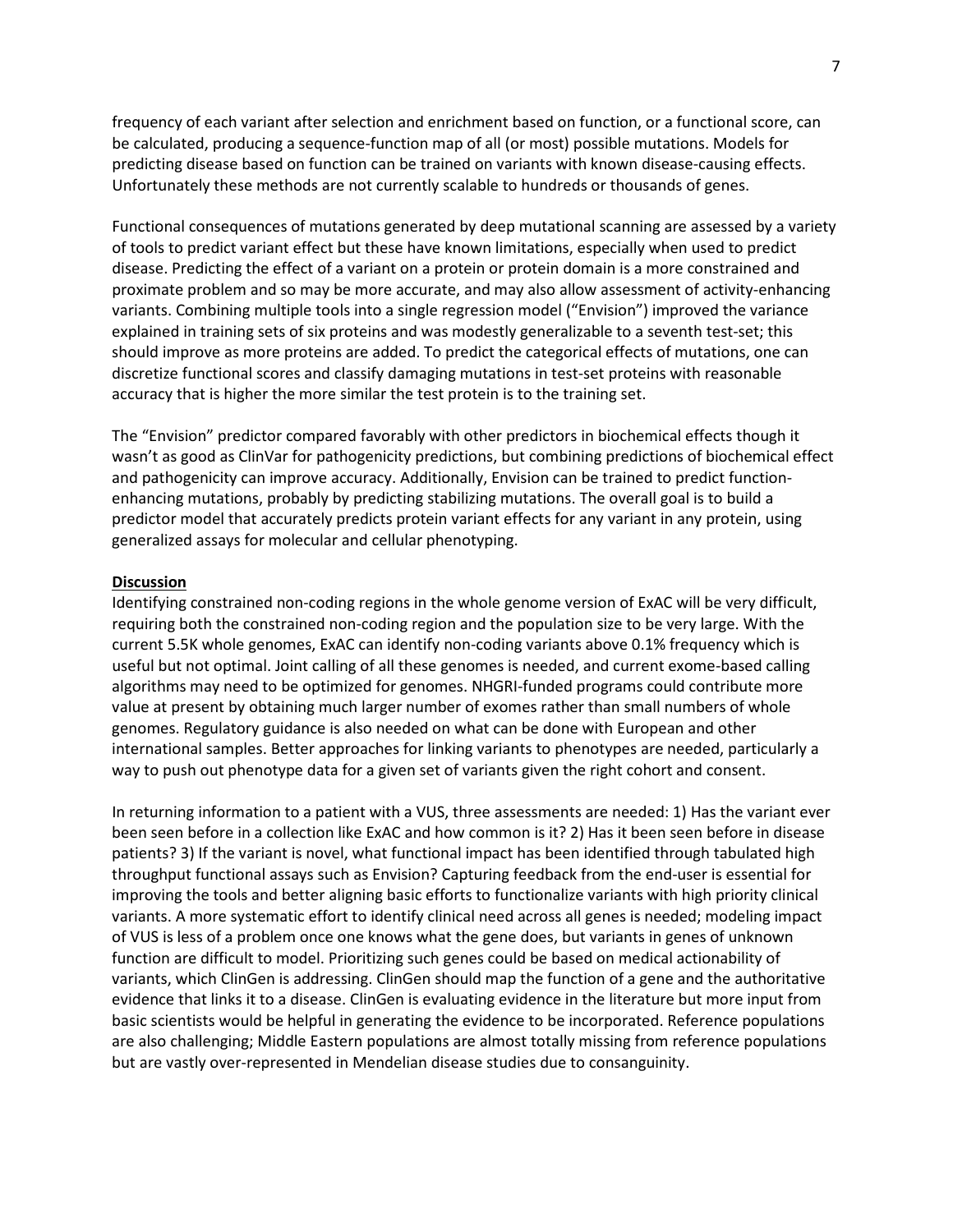#### *Panel 1*

Many cohorts planned for sequencing are phenotyped in limited axes— the PCGC, for example, has focused on cardiac phenotyping but includes clinical centers with smaller collections of patients more deeply phenotyped for non-cardiac traits. The Common Disease Centers may also be emphasizing patients with deep phenotyping in multiple domains.

A significant challenge is the need for participants to be re-phenotyped often and deeply. IPS cells provide the potential for generating patient-specific organoids, which would allow for the evolving of rich cellular and tissue phenotypes. Liver and adipose tissues removed during bariatric surgery could be made available with the correct consenting. The PMI consent hasn't been written yet but it would be good for investigators such as those gathered in GM9 to weigh in on its design.

Examples of quantifying evidence include the "inferential distance" of a phenotype from clinical disease, and estimates of how impenetrant a variant would have to be to be causal in datasets such as ExAC. Empirical null models of many variants and models across genes will give an empirical sense of the probability of a given observation, such as comparing it to tests across several millions or even billions of genomic variants. High-throughput functional assays that are meaningfully scalable, such as whether transcription is up- or down-regulated or protein structure is affected, would be very useful; a generic quantifiable pre-generated resource such as the Envision tool and resource will enable estimation not only of a specific variant's effect but also discovery of variant effects not previously hypothesized. Even currently imperfect estimates of how well a protein is working with or without a certain variant can be used to modify estimates of variant pathogenicity. A model in which basic science labs determine the basic principles and are then connected to relevant phenotypes would enable design of high-throughput assays to understand the function of as many variants as possible, similar to high-throughput drug screens. This would facilitate assessing pathogenicity in days, as is critical for clinical care, rather than the years currently needed to design the models and grow the model organisms, etc.

Genomics often falls prey to the "Nirvana Fallacy," or comparing what is actually happening to what could be happening in the field, but clinically one should focus on comparing the decision that would be made in the absence of variant information with the decision made with it. In Bayesian terms, added information improves the accuracy of decision-making, especially in clinical settings where there may be nothing else to go on. Currently, knowledge often doesn't go beyond an individual institution or even lab, but efforts to include basic scientists in clinical forums such as tumor boards can be very helpful in assessing what a particular VUS may be doing in a specific patient. Scaling of clinical decision-making is needed with the increasing availability of ever-richer characterizations of a patient's genome. Genomics as a field also fixates on using variant data to make a definitive diagnosis, in contrast to considering it a biomarker which is recognized to improve decision-making but not necessarily to be deterministic *per se*. This is another legacy of exceptionalism, expecting genetic predictions to be perfect, which is not expected of other clinical fields. As a result, papers published in genomics describing uncertainty are used by insurance groups to demonstrate why they do not want to pay for genomics.

Clinicians and basic scientists need to come together to determine the most useful large-scale datasets for interpreting a VUS. ENCODE data are useful for understanding gene function but cannot be used to interpret a VUS directly; they may however be informative in combination with other databases. While there are limitations to testing variants in iPS cells, there will be organoids that mimic tissue and can be tested in microfluidic systems under different physiological conditions. The new round of ENCODE is not only amplifying a catalog of potential regulatory signals in particular tissues but working to do that in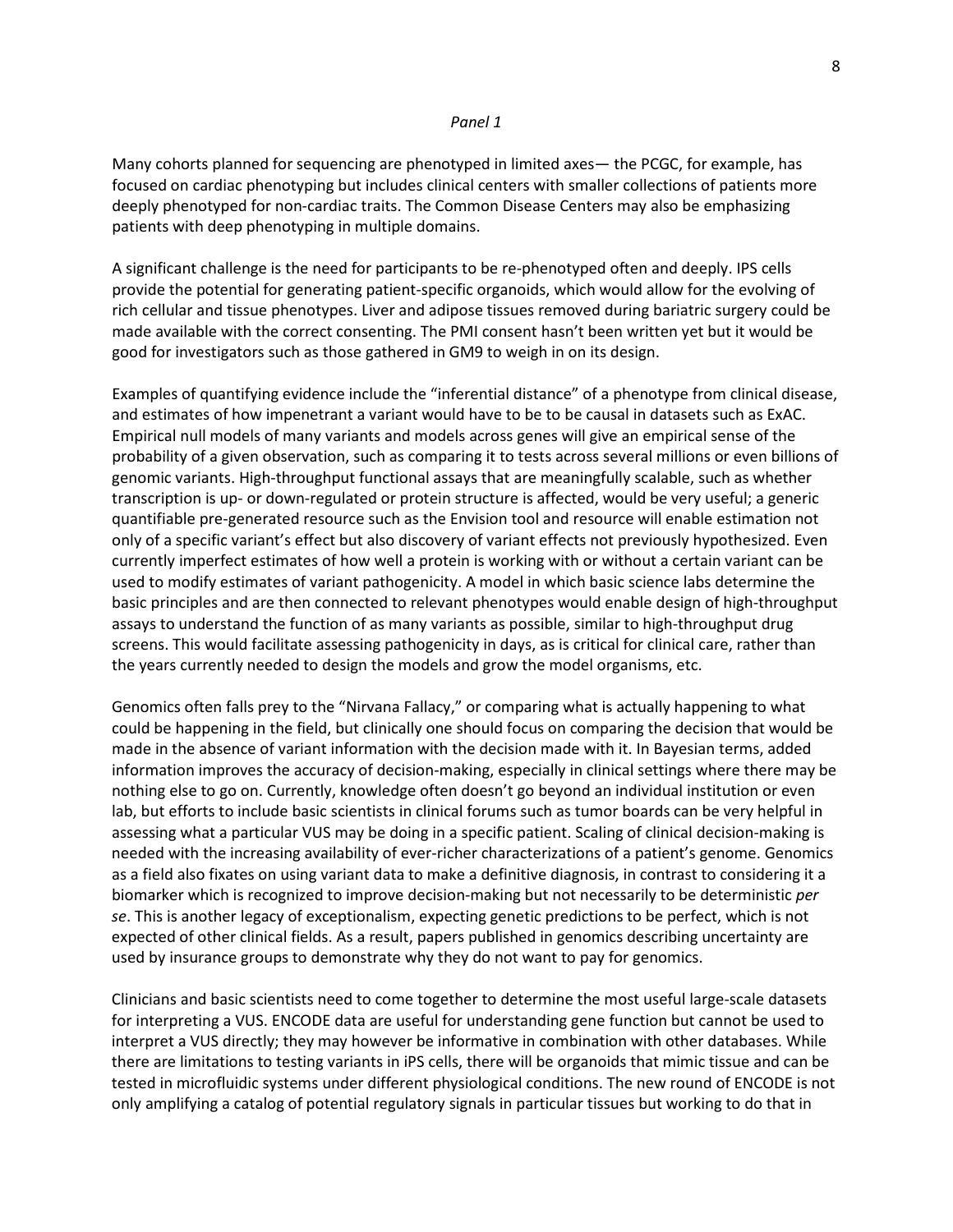patients with diseases, as well as developing methods to determine the promoters and enhancers in a particular tissue. While basic scientists are moving to bridge the gap with clinicians, there is still limited contact and we need to do better to meet in the middle. Basic scientists also need better understanding of what would be credible to clinicians if no number of fly and mouse studies will convince them.

Relatedly, functional data are needed on the clinical side; clinical labs sometimes interpret the variants with no functional data at all. Dialogue is needed between the clinical lab and the clinician but currently little infrastructure for these bidirectional conversations exists. The UDN is a good model for the way interactions between the sequencing lab (as well as basic labs) and clinicians should be taking place. For patient reporting, there should be some consideration given to crowd-source data for patient-entered information in disease-based groups. Patients often become experts on their condition and can provide details doctors often cannot.

# *Session 5: Functionalizing VUS's*

# **Massively Parallel Functional Analysis of Missense Mutations in** *BRCA1* **for Interpreting Variants of Uncertain Significance (Lea Starita)**

Traditionally, the clinical field has interpreted the impact of genetic variation through classical genetic experiments, like retrospective or familial studies that cannot be scaled. Computational predictions of variant pathogenicity are scalable, and rapidly improving, but they still don't produce completely reliable results. To address this, a toolkit of methods is being developed for functionally assessing hundreds to thousands of genetic variants in each experiment and applied to genes such as *BRCA1*. Deep mutational scans of the *BRCA1* RING domain and saturation genome editing of exon 18 were used to understand the effect of missense variants on splicing, a particularly challenging problem.

Challenges for scaling up this work include the amount of manual work to construct a library and deliver variants, developing parallelizable assays for protein function, sequencing the variants, developing computational variant scoring pipelines, and calculating likelihood estimates for pathogenicity. While libraries can be constructed and sequencing performed in a few months, building the protein function assays and analyzing the data are rate limiting steps. As a first step forward, we could create a gene list like the ACMG-56 with certain criteria and prioritize resolving VUSs in genes returned to patients.

# **CRISPR-Cas9 Mediated Mouse Model Creation and Transcription Regulation (Haoyi Wang)**

In comparison to conventional gene targeting and gene editing technologies (such as Zinc-finger Nucleases, ZFN, and transcription Activator–Like Effector Nucleases, TALEN), CRISPR-based systems take significantly less time, cost less, and have more flexibility. One significant bottleneck in CRISPR-based procedures is the microinjection process, which has been improved with the development of Zygote Electroporation of Nuclease (ZEN) technology. The recently developed Casilio platform, a combination of Cas9 and Pumilio, has many applications for modeling epigenetic abnormalities and gene regulation networks, as well as a unique olimerization feature for labeling centromeres, telomeres, and unique sequences with a small number of guide RNAs. A list of actionable genes would also be useful to geneediting research. Gene-editing systems such as CRISPR-Cas9 should be explored to develop costeffective models for the development of rare disease therapeutics.

#### **Discussion**

The community should develop a list of criteria to guide the development of functional assays for various conditions. For instance, we could focus on 'common, treatable, doable' first (i.e., genes for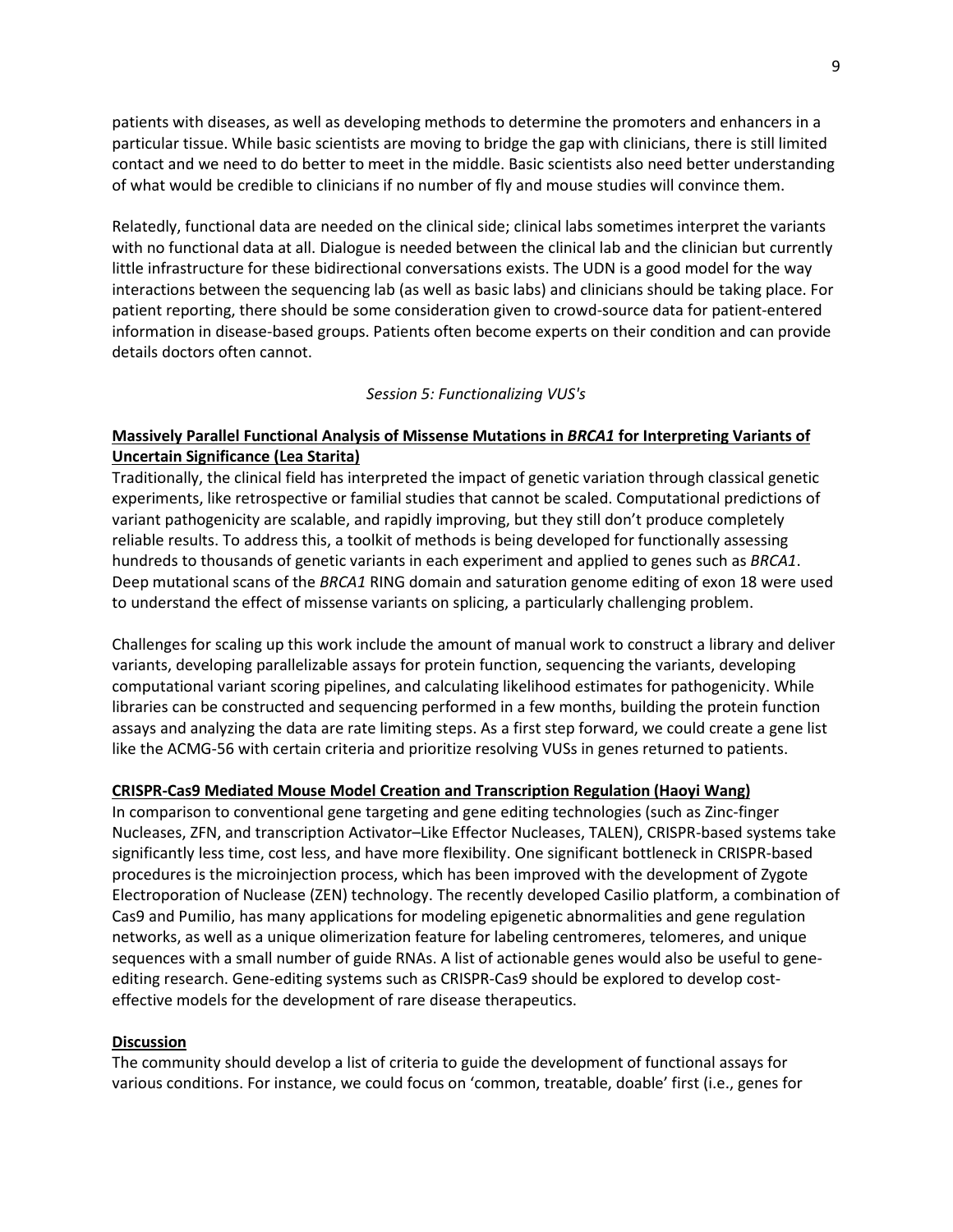common disorders like intellectual disability; genes that have an actionable treatment; and genes for which assays could be developed in a reasonable and cost-effective manner).

Lack of standardization is a significant challenge in promoting translation of basic to clinical research. A standard nomenclature for functional variation and prediction would greatly improve systematic mining of the literature. Resources such as the Variation Ontology (VariO) of functional terminology and NCBI's Allele Registry should help with literature mining and labeling of unique variants. Vanderbilt is creating a 'gene by medical phenome' catalog using genetically predicted expression of genes (from GTEx data) to collate the up and down regulation of every gene in the genome.

The community would benefit from a large-scale repository to store functional data. This likely extends beyod the scope of ClinGen's curation interface, which accommodates and promotes a systematic assessment of functional data, and focuses on clinical validity and actionability. KOMP, RegulomeDB, HaploReg, and the Sanger Institute's zebrafish database are existing resources that could facilitate the interaction between the clinic and basic research. As a product of GM9, it would be helpful to aggregate a list of resources (as well as a brief explanation) to facilitate work between the bench and bedside. A long-term goal would be for these individual resources to connect to each other with a standard API, enabling users to query and cross reference all of the databases. While many of the model organism databases already have human disease orthology pages, there is a need for continued investment, greater linkage, and more complete aggregation.

We should also consider utilizing the sequence and clinical data from the upcoming PMI cohort. These data could be used to prioritize the development of different functional assays. While difficult to ascertain, it will also be important to gather data from people who are homozygous knock-outs or control populations, such as people who should have developed diabetes but did not.

# *Session 6: Biomedical phenotype ontologies and data integration*

# **Translating Human to Models and Back Again: Phenotype Ontologies for Data Integration and Discovery (Melissa Haendel)**

The Monarch Initiative is a fairly new consortium which seeks to have clinical, computational, and basic science leading large-scale integration efforts for genotype to phenotype. In OMIM, there are three thousand Mendelian diseases without a known genetic basis. If the orthologs of every coding gene in the human genome are compared to the top five most common model organisms, there is 80% coverage, so there is a lot of information to be extracted from model organisms, but vocabulary descriptions of phenotypes differ across species. To make phenotypes computable across organisms, we need a "universal converter box" or suite of ontologies. Logical axioms could then be used to decompose a term and make it computable with standardized terms that are equivalent across species.

The Human Phenotype Ontology (HPO) is a graph structure representing a suite of clinical phenotypes. Unsurprisingly, clinical vocabularies do not represent a patient's phenotype as though he/she were a biological specimen. Additionally, anatomical systems are represented in terms of other ontologies with a great amount of data. Large-scale data integration would bring all this together. While ontologies do well with genes, they are much poorer with environment and phenotypes. A newly-developed phenotype exchange format called "PhenoPacket" is useful in different kinds of contexts. Deep phenotyping within and across species can aid diagnosis, discovery, and translational matchmaking. An exchange standard is needed to facilitate distributed phenotype data sharing for patients and across species. Lastly, a computable genotype to phenotype evidence model could aid variant interpretation.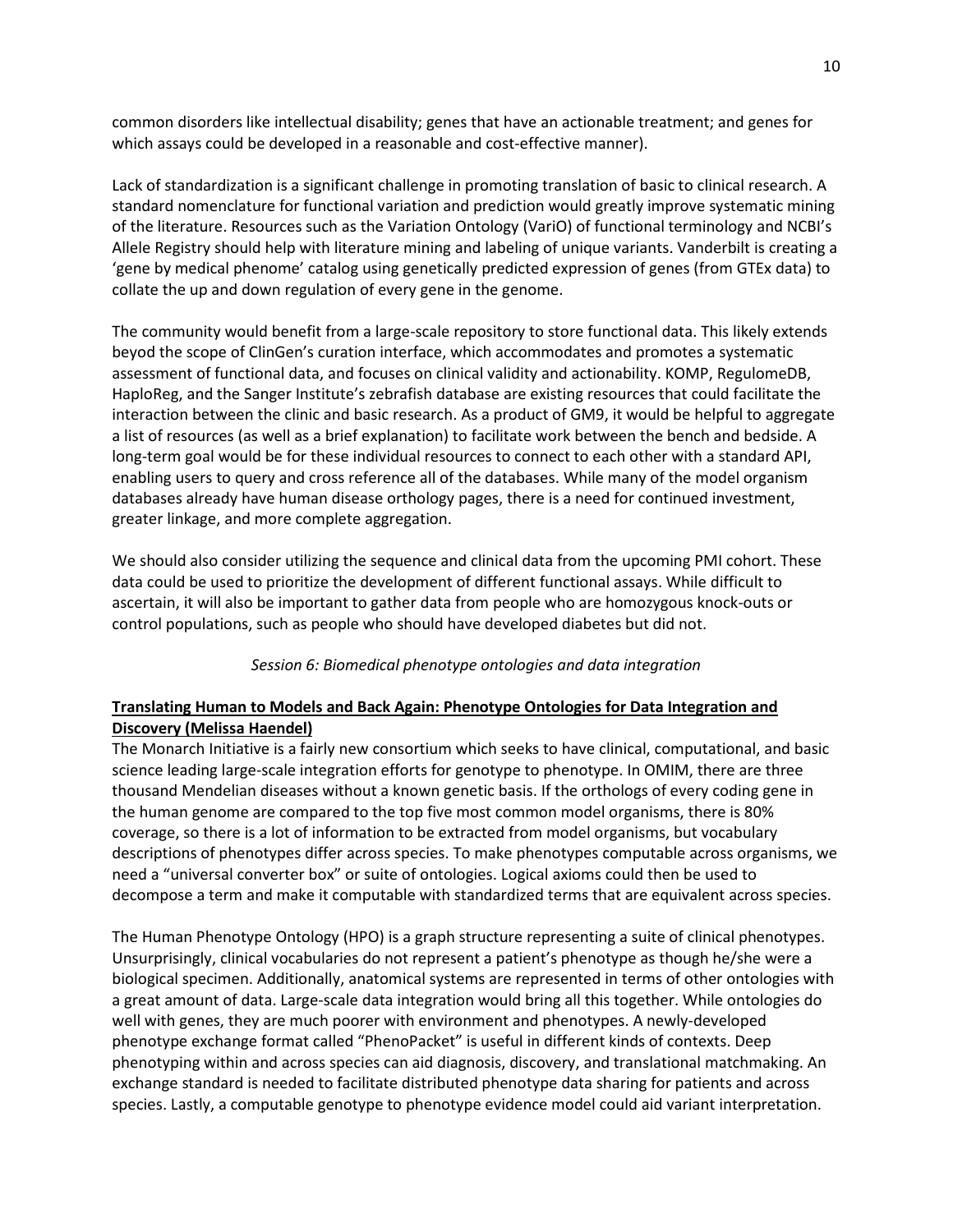# **Data Integration: Genome X Transcriptome X EMR (Nancy Cox)**

The Genotype-Tissue Expression project (GTEx) is a way of using information from the transcriptome to understand the relationship between gene and phenotype. Using GTEx as a reference panel, SNP-based predictors can be created for each gene and each GTEx tissue. The gene-based test entails imputing transcript levels for each gene and tissue and examining the association of that endophenotype with disease. More than 18,000 genes have been assayed and show a correlation between the genetically predicted and directly measured transcript level of at least 0.2, in at least one tissue.

The biobank associated with the Vanderbilt's EHR, "BioVU," permits Phenome-wide Association Studies (PheWAS) of disease and hospitalization codes at the gene level in >200K patients with DNA samples. PheWAS was used to identify the medical phenome associated with genetic variants predicting the knockdown of each gene in each tissue, as well as variants associated with up-regulation. Large numbers of phenotypes are associated with expression variation in Mendelian genes such as the glutamate transporter *GRIK5*, discovered to be related to a multitude of eye phenotypes in BioVu which were then rapidly validated in a zebrafish model. Genetically predicted gene expression is a bell-shaped curve due largely to natural variation, with a "healthy genome" less likely to be in the tails of the curve. The number of genes a person has in the tails of the expression distribution is associated with the number of PheWAS codes accumulated in a lifetime. Across BioVU, variants predicting reduced expression of Mendelian (LoF) disease genes were associated with the phenotypes that make up that Mendelian disease and seemed to contribute disproportionately to disease risk. There will be more people with increased risk of disease due to reduced expression of these genes than there are people with a Mendelian disease due to true LoF variants, and many of the former may respond to reasonably innocuous therapies for Mendelian diseases such as dietary modification. BioVU data are currently being used to develop a database of Mendelian disease genes and associated phenotypes, and to identify "Mendelian genes in waiting" associated with multiple congenital anomalies and intellectual disability.

Mendelian genes tend to collect on certain axes of disease risk, such as wound healing, *TGF-beta*  signaling, and apoptosis, just as common disease genes do. By identifying phenotypes associated with reduced expression in progressively larger numbers of people, functional assays will be useful in looking at one or more ends of the axis. The big picture is that there is a continuum of variation in "Mendelian" genes spanning from mouse embryonic lethal to loss-of-function tolerance.

# **Discussion**

If translatable phenotypes were available, a massively parallel mutagenesis scan could be done through massively parallel clinical phenotyping with the same endophenotypes. To promote broader adoption by the community, enriching the ability for clinicians to see other phenotypes that might associate with a known Mendelian disease is key. Crossing the translational divide between basic scientists and clinicians will require ontology tools that account for differences in the way clinicians and basic scientists record information. Additionally, bioinformaticians need to share the process of making these pipelines instead of individuals making similar and separate pipelines. For those who don't have access to BioVU, expression can be imputed in many tissues that have been surveyed by GTEx. This enables learning about potentially causal mechanisms for which transcriptome data are not available.

The medical genetics community is interested and willing to provide phenotypic information in a way that is useful to these databases but they need to know how—this could be facilitated by working with ACMG to make links to physicians. A challenge to clinical engagement is avoiding additional work in the context of ordering genetic tests, though that may be the best time to capture standardized phenotypic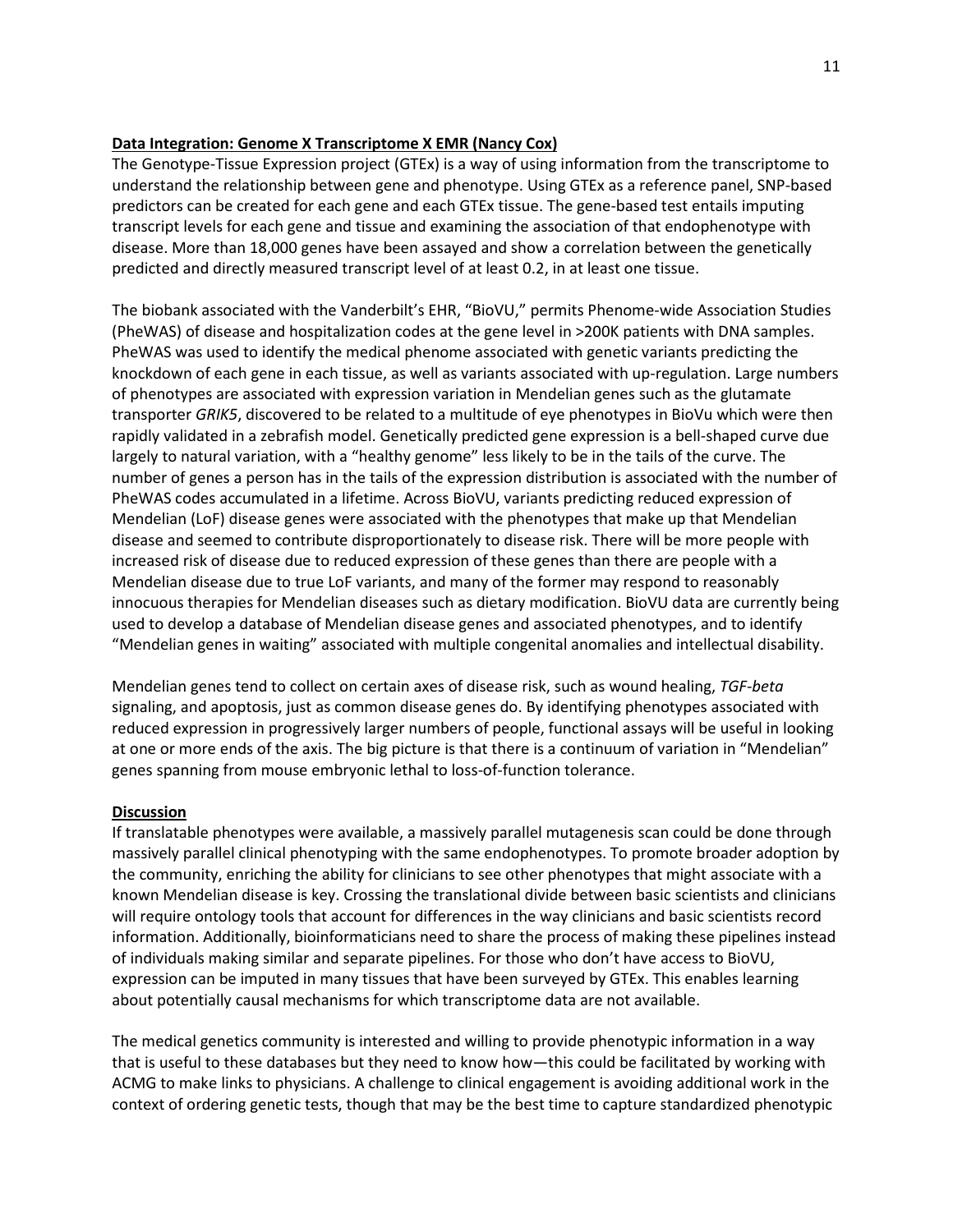information. Integration of test ordering with clinical databases that simultaneously pull relevant phenotype information would facilitate bidirectional communication. The data could then be deposited in Monarch or ClinVar as patient level data, with appropriate consent. If all that could be done by filling out one form, it would be efficient for the clinician and highly valuable for research.

# **Making Sausage: Who Decides if Genetic Testing is Reimbursed (Robert Nussbaum)**

The four main players in reimbursement decisions are the patients, providers (employers), purveyors (labs), and payers ("4 Ps"). Payers are heterogeneous in their knowledge of genetic testing and often feel that they have been burned in the past by new technology and the costly misuse of testing which may trigger unnecessary and expensive downstream testing.

Payers respond to professional guidelines, as well as to a large number of unpaid claims. Employers wish to keep insurance premiums down and have market power with the payers, who want to keep these employers in their system and therefore, have to be responsive to them. Payers look to partner with purveyors or labs and others to provide utilization management. Labs feel uncomfortable in this role and want to stay closer to the providers and the patients.

Labs survive by billing for tests but have limited resources to generate the evidence supporting reimbursement. While there are attempts to provide evidence for clinical utility of various genes and tests, few studies demonstrate economic value to the payer community. It often falls on the purveyor to demonstrate economic viability of testing, which is not always in the purveyor's scope. Among labs, competition fuels the tendency to claim low VUS rates and over-call, which feeds payer paranoia. Academic researchers play an important role in evidence development and assessment.

Providers are crucial partners for implementing clinical utility studies, which labs are not in a position to implement themselves. Providers also play key roles in updating professional guidelines and promoting consensus. Involving patients in negotiations for new insurance products may help to reduce adversarial interactions with the reimbursement system when claims or services are denied.

# *Panel 2*

Clinicians and the broader healthcare system should be mobilized to provide useful phenotypic information that is both clinically valuable and accessible in EHR systems. Given that parsing and curating data from publications is incredibly time consuming, journals could mandate that functional data be deposited into a standard database prior to publication. The field also needs to gather more quantitative data sets so that probabilistic inferences can be made.

A criterion for prioritizing genes for functional studies should include discrepancies in variant pathogenicity calls. Promoting communication between the clinician and the laboratory, as well as providing the laboratory with more phenotypic information, would help reduce variant discrepancies. One challenge is that most terms clinicians currently use are based on therapy and reimbursement, rather than on fundamental biology. The Undiagnosed Disease Program (UDP) found it helpful to give feedback to clinicians on their clinical evaluation—based on a 5-star system in PhenoTips, clinicians were shown how 'meaningful' and 'detailed' their phenotyping was. This simple assessment substantially improved the quality of their phenotyping. Hiring additional genetic counselors and having them act as intermediaries and partners with specialty clinicians (e.g., neurologists) would be incredibly helpful.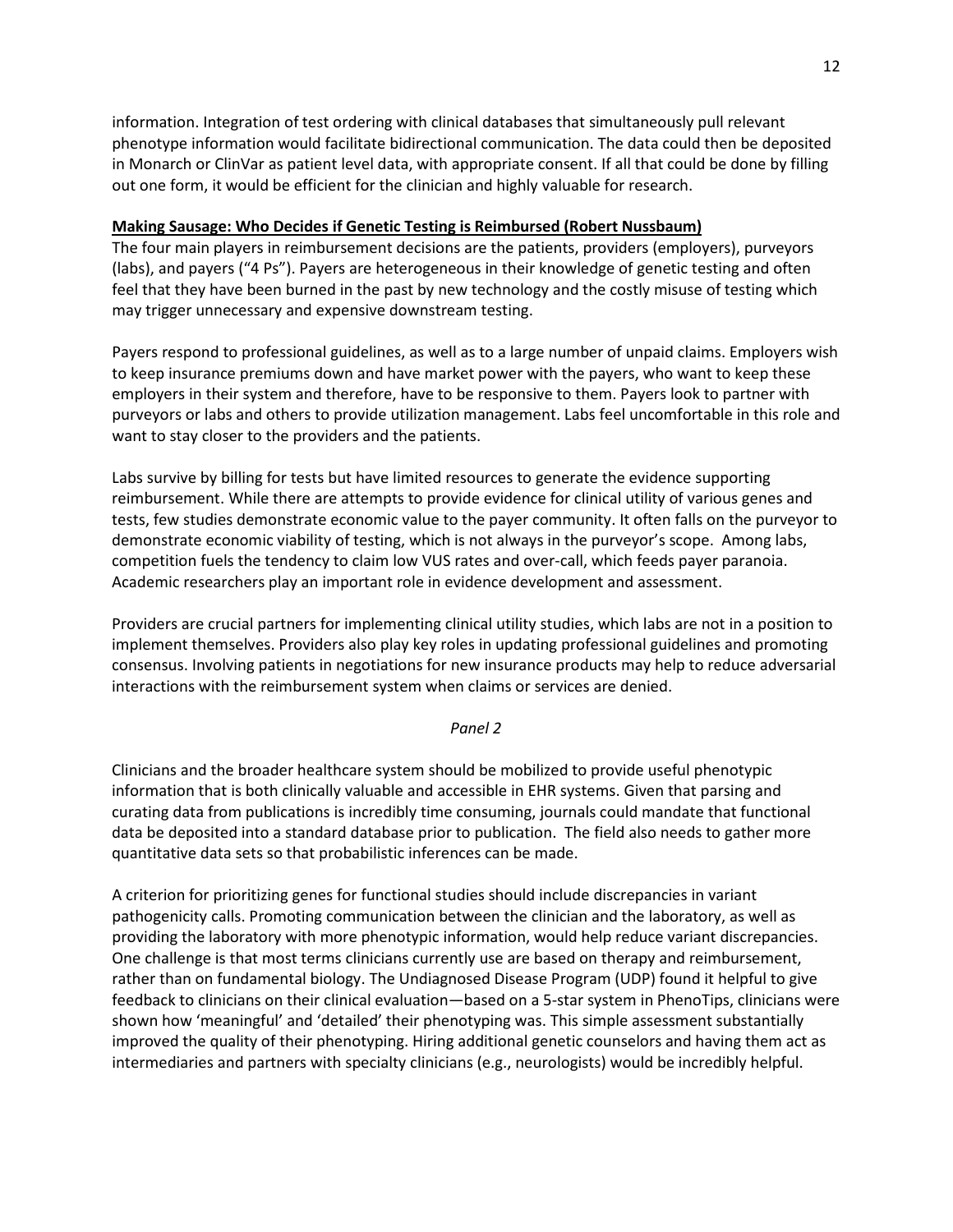Patients could be given the opportunity to add phenotypic data into their medical record, but such data would need to be collected in a standard format. The Monarch Initiative is moving to translate HPO terms to patient-friendly language, and the Global Alliance for Genomics and Health (GA4GH) has translated HPO into several major world languages. Patients could provide phenotypic information before their appointments so the physician could review and 'co-sign' their report.

While there are large, existing datasets with valuable genomic data (e.g., ExAC), it is challenging to recontact these individuals and re-phenotype them. Ideally, there would be standardized phenotyping and follow-up questionnaires for the individuals in these datasets. PhenX would be a good resource for this, with over 450 standard data collection protocols across 20 different disease domains, all mapped to LOINC terms and formatted for RedCap and other resources.

To facilitate interaction between clinicians and basic scientists, a platform could be built to allow individuals to deposit either a 'clinical problem' or a 'research platform'—sort of a "matchmaker exchange" for clinicians and researchers to exchange priorities. Holding joint case-conferences would also promote communication between clinicians and basic scientists.

# **Summary Discussion: Promoting Bedside-Back-to-Bench Research**

Overarching themes from the two-day meeting can be framed in terms of variants, phenotypes, and people. The first identified theme was prioritizing functionalization to determine on which genes to focus. ClinVar would be a good place to start, by identifying variants that have conflicts across pathogenicity classifications. It might be useful to have a dedicated small group of both clinical and basic scientists to prioritize genes, as well as other groups to work together on data integration. CSER and UDN may be good opportunities to collect priority genes and use cases from clinicians. The Inter-Society Coordinating Committee (ISCC), a group of professional societies focused on education of physicians, could also advise on prioritization. The ClinGen Gene Curation Working Group effort is identifying and curating genes that have varying levels of clinical validity and additional functional assessments. For gene prioritization, the ACMG 56 is a good place to start now.

It may not be the role of NHGRI to develop and implement criteria for classifying VUSs; this seems more the domain of professional groups such as ACMG. Energy is better spent on phenotype data being captured systematically and facilitating data exchange for patients who receive a VUS. Engaging with ACMG will speed up the process; basic scientists and computer scientists should join ACMG and attend their working groups and meetings.

Phenotyping as a second theme repeatedly underscored the need for deep phenotyping in those with unusual genotypes. Interested journals might be approached to publish papers on the minimum phenotype dataset for a gene or common condition. Since the degree of deep phenotyping needed may change with clinical context, the field should consider more iterative phenotyping because it allows questions to be answered as they arise for the clinician.

EHR phenotypes could be designed for more for data-driven models of clinical features The Monarch Initiative's effort to translate Monarch to patient language in a pilot phase by the end of this year will provide an important resource for patient-driven phenotyping. There is a clear need for common vocabularies and mapping across vocabularies, as well as common databases and a quantitative standard. If a model organism and variant associated with the phenotype is reported, then basic, standardized, minable information should accompany it into the database. Genomic Medicine Meeting X could invite editors to help determine data mining standards and use of standardized terminology.